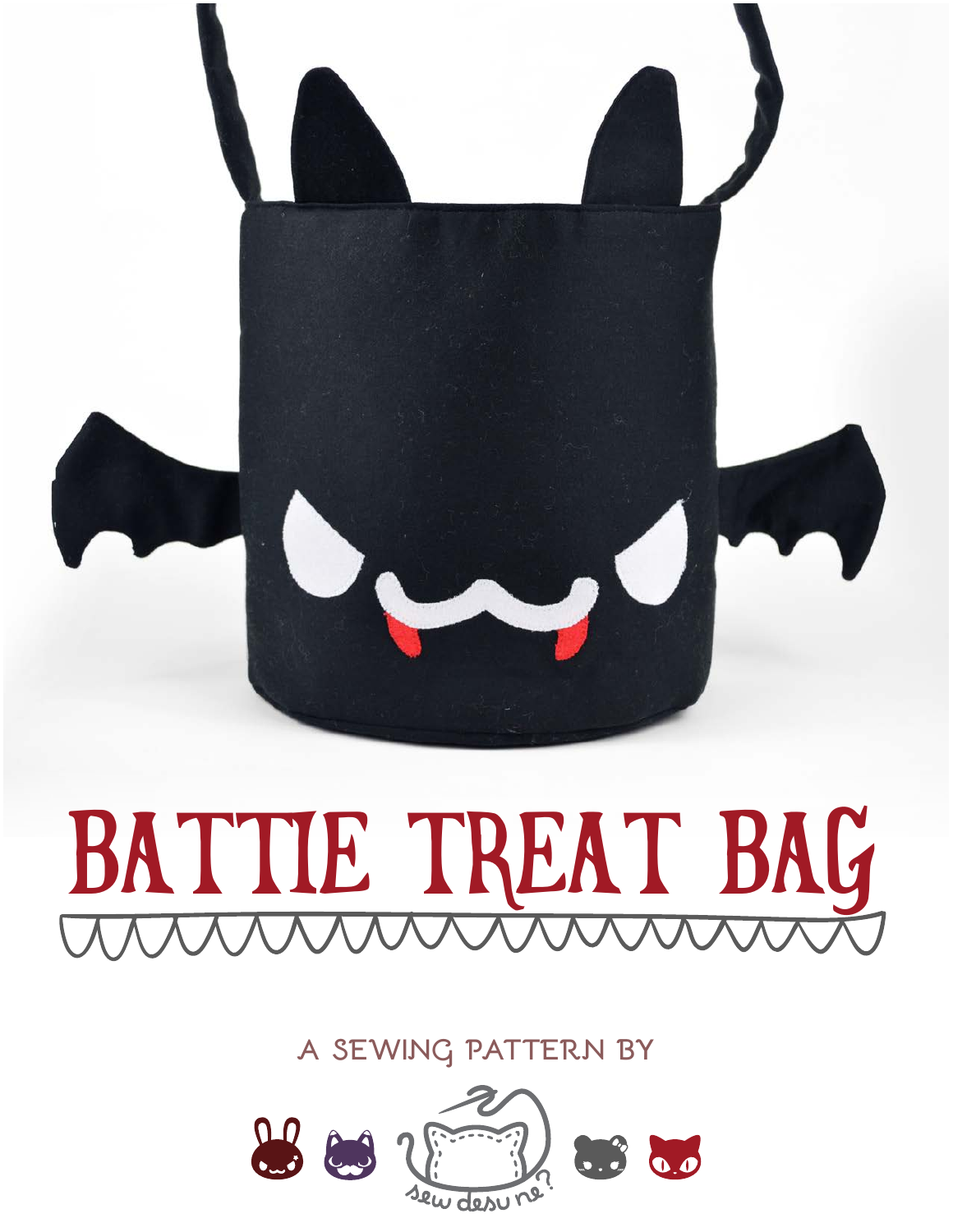## **BATTIE** treat bag

This project is for a simple small bucket bag but with added details that make it perfect for stashing away treats for Halloween. It features tiny bat wings, ears, and an appliqued face. On its own it makes a dainty handbag.

#### DIFFICULTY: **OFFICULTY: OFFICULTY: OFFICULTY: OFFICULTY:**

makes:

Pretty simple to tackle, though there's some appliqué one bag that's 8" wide, 8" tall, and 5" deep and curved sewing to get through.

### **materials & tools**

| $\cdot$ 1/3 yd. of 60" wide or 1/2 yd. of 45"<br>wide medium to heavyweight fabric<br>(denim or canvas would be great, I<br>used interfaced twill)<br>. 1/3 yd. of lining fabric (thin cotton<br>would be perfect, I used polyester | • Matching sewing thread<br>· Basic sewing tools (sewing machine,<br>scissors, iron, needles, pins, fabric<br>marker, seam ripper) |
|-------------------------------------------------------------------------------------------------------------------------------------------------------------------------------------------------------------------------------------|------------------------------------------------------------------------------------------------------------------------------------|
| lining fabric)                                                                                                                                                                                                                      |                                                                                                                                    |
| · Appliqué supplies:<br>$\cdot$ 5" $\times$ 5" scrap of white appliqué<br>fabric                                                                                                                                                    |                                                                                                                                    |
| $3'' \times 3''$ scrap of red appliqué<br>fabric                                                                                                                                                                                    |                                                                                                                                    |
| $5'' \times 5''$ scrap of light or heavy-<br>weight fusible web                                                                                                                                                                     |                                                                                                                                    |
|                                                                                                                                                                                                                                     |                                                                                                                                    |

#### **before you begin:**

- **1.** Print out the project pattern, pages 8-11
- **2.** Assemble the printed pattern pieces
- **3.** Lay out the pattern pieces on your fabric and cut them out
- **4.** Mark the fabric pieces with the guidelines from the pattern

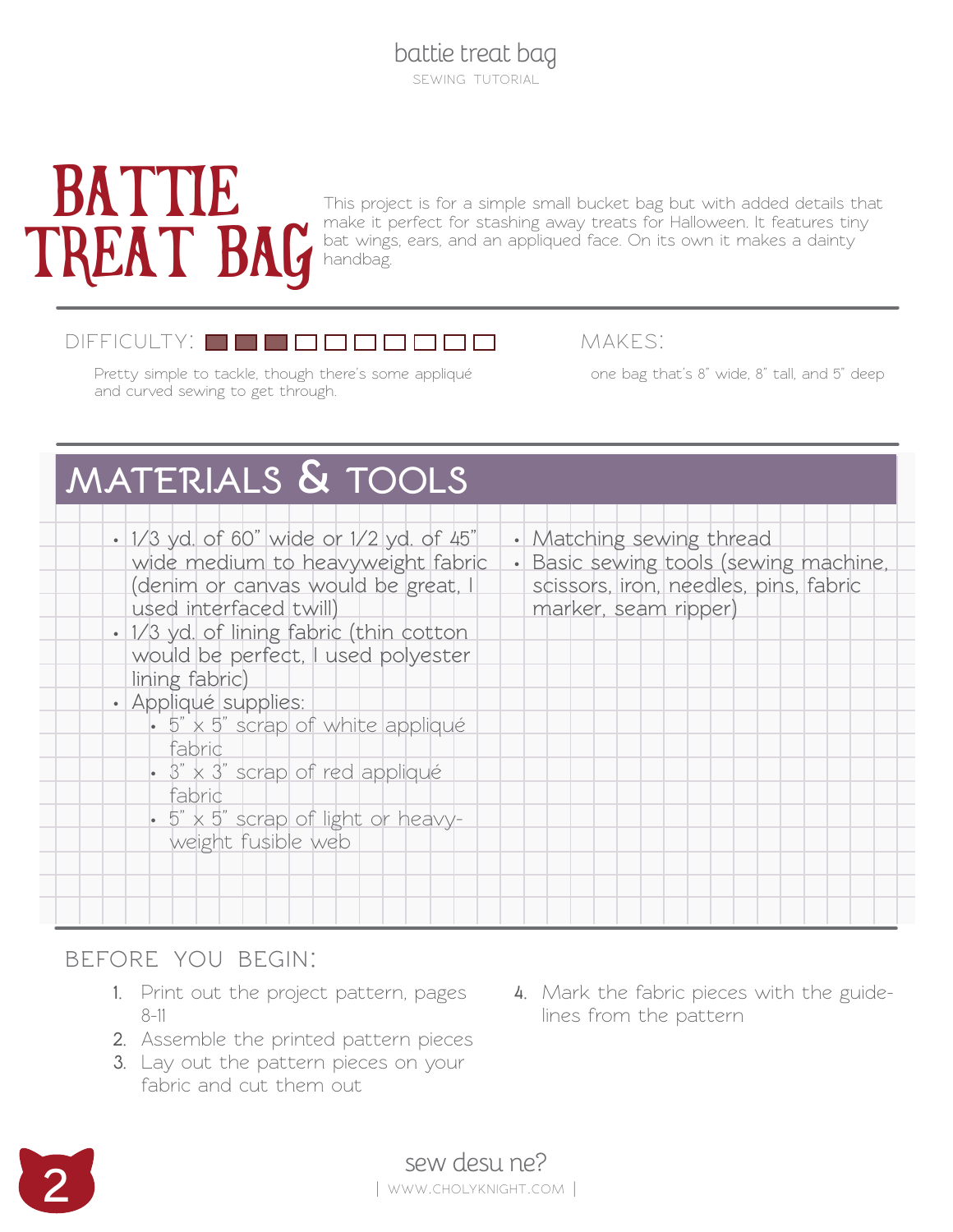sewing tutorial



First we're making all the little battie extremities – here we have the wings. Simply take two of the wing pieces and layer them with right sides together, then sew them together around the curved edge. Leave the straight edge free for turning the wing right side out. Clip your seam allowances (especially around the curves), turn the wing right side out, and press it flat. Repeat this with the other two wing pieces to create wings for both sides of the bag. First we're r<br>
little battie<br>
here we have<br>
wing pieces and<br>
winth right sides to<br>
sew them togeth<br>
curved edge. Leav<br>
edge free for turn<br>
right side out. Clip<br>
allowances (especi<br>
curves), turn the v<br>
out, and press it f<br>



Next up is the ears, which are done in much the same way. Layer two of the pieces together with right sides facing, then sew around the curved edge leaving the straight edge free. Trim the seam allowances, turn the ear right side out, then press it flat. Repeat with the last two ear pieces to complete two ears for

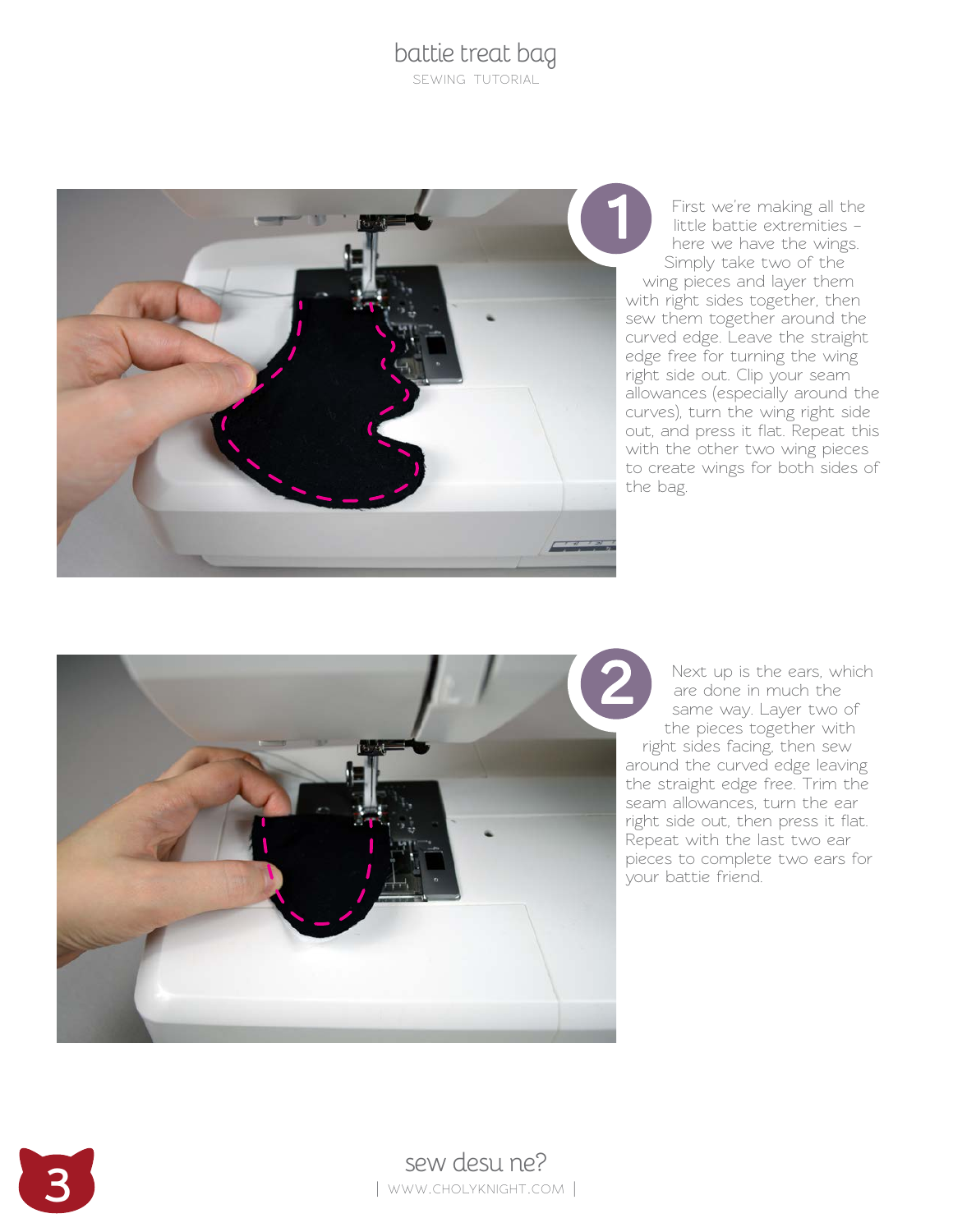sewing tutorial

Now onto the appliqué! For the bat's face, I personally traced my appliqué pieces to lightweight fusible web, then ironed it to some cotton appliqué fabric. All that's left to do is cut out the pieces, iron them to your bag front (where the pattern indicates), and sew them in place. I used a zigzag stitch personally, but you could also use a straight stitch or satin stitch. Or, if you use heavyweight fusible web, you can skip the sewing altogether. That's espe cially nice if you need to make the bag in a hurry or for lots of lucky kiddies!



When the face is all done, you can then add on your finished ears and wings. Baste the wings in place along the sides of the bag front where the pattern guidelines show, and baste the ears along the top edge. Note of course that the ears and wings are pointed towards the inside of the bag so when the bag is flipped later they'll be pointing outward.



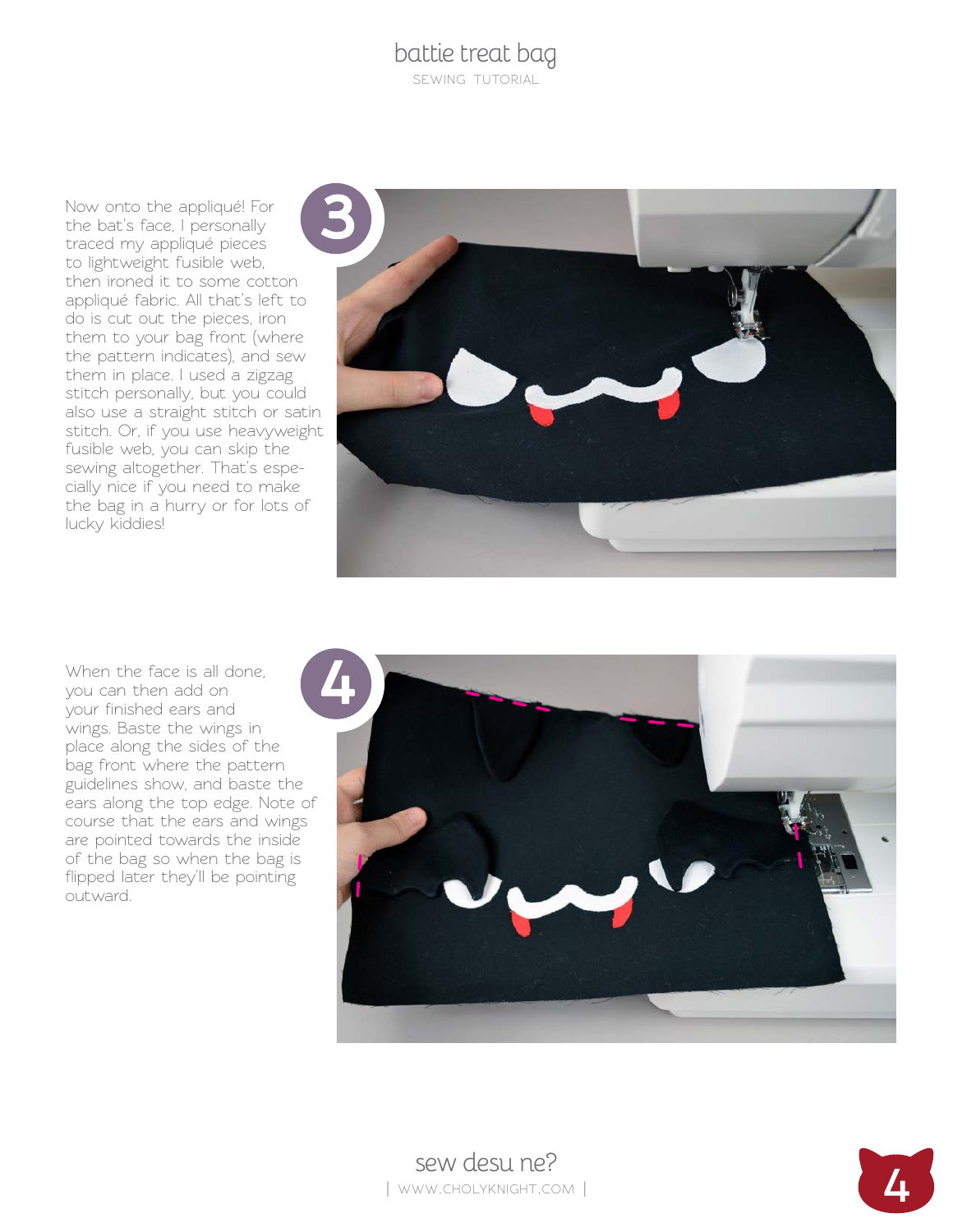sewing tutorial



With all your bag details done, you can then sew the front and back of your bag together. Simply layer the outer pieces together with right sides facing and sew along the sides. As you can see here, I wanted some more stability for my bag, so I added a layer of fusible fleece interfacing with the seam allowances cut off. Repeat this step with your lining pieces as well, but be sure to leave an opening in the side (as the pattern indicates) for turning the bag right side out later.



as well. **65**Now for the bottom of the bag. This part's a little tricky since it involves sewing around curves. You'll want to clip the seam allowances along the bottom edge of your bag front and back, then sew the edge around the perimeter of the bag bottom. You'll find the side seams should match up with the square mark ings found on the bag bottom pattern piece. Utilize the clips in the seam allowance to help get a smooth curve around the edge. Your finished seam should look like this. Go back and repeat this same step with your lining pieces as well.



**5** sew desu ne?<br>I www.cholyknight.co | www .cholyknight .com |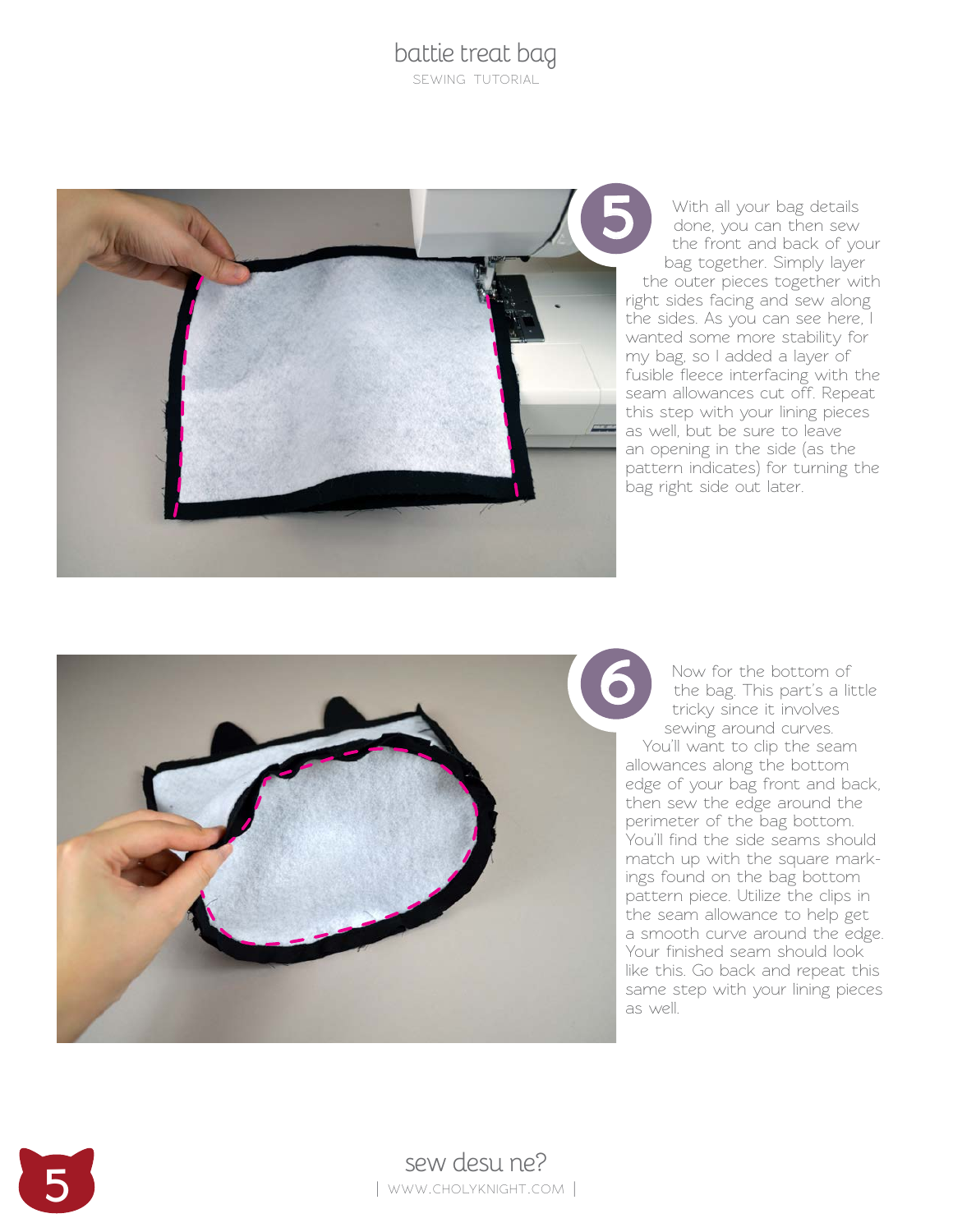sewing tutorial

Up next is the strap. To make it, simply fold under each long edge of the strap piece by 1/2" and iron it in place, then fold the entire strap in half lengthwise with wrong sides facing. Take this to your machine and edge stitch those folds together to create one long strip with finished edges along the side.



You're nearly done! With your strap ready, now you can baste it to your bag. Take the raw edges of your strap and center them over the side seams of your bag (be sure the strap isn't twisted when you do so). Baste them in place to prepare for the next step.



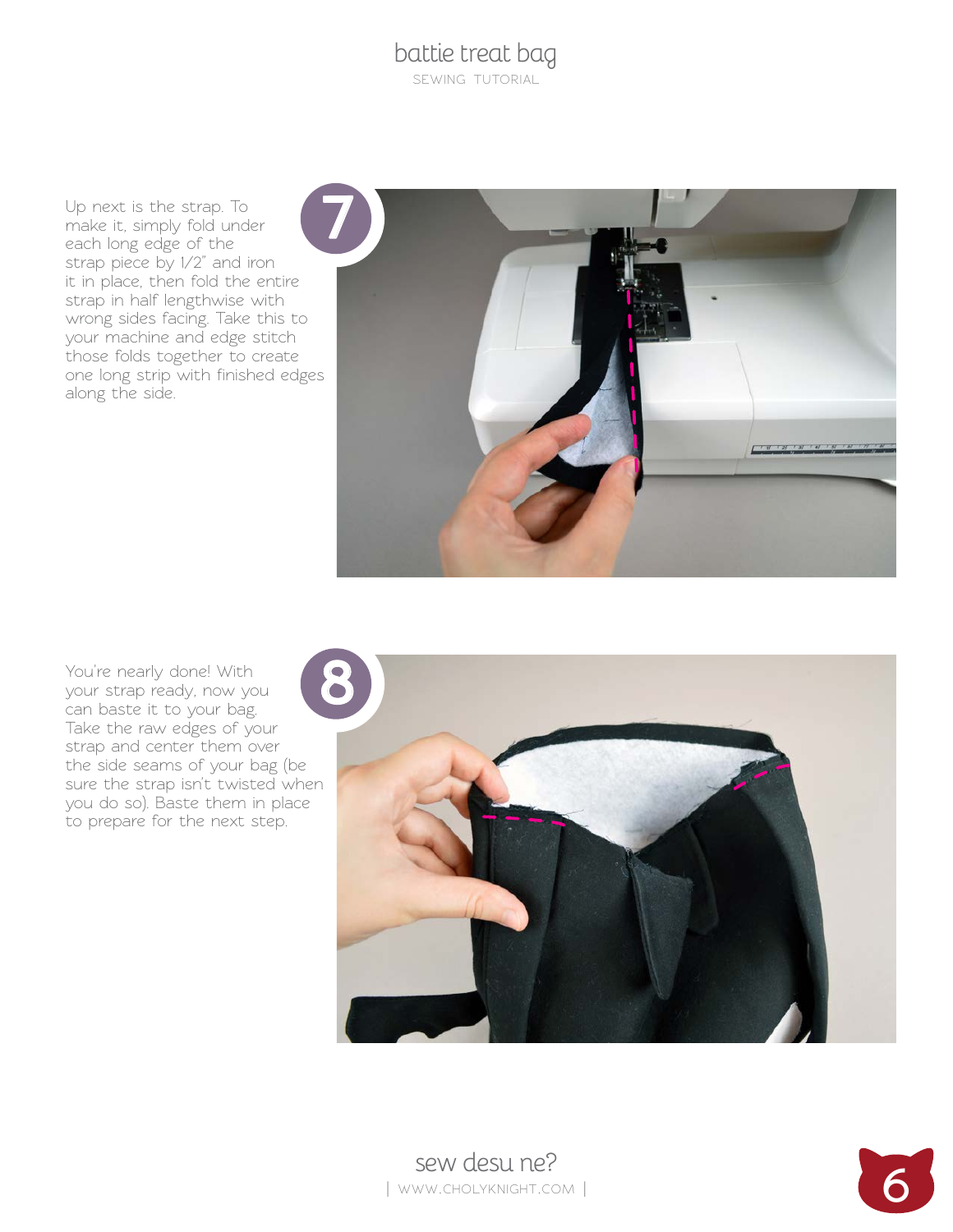sewing tutorial



Now you can finally attach your lining and main bag! Nestle the outer bag into the lining with right sides together and match up the raw upper edge. Also make sure that all of your battie extremities – the wings, ears, and strap – are also neatly inside the bag. Then you can sew around the perim eter of that top edge. When you finish, turn the bag right side out through the opening in the lining, and press that top seam nice and crisp.



To keep the top edge looking crisp, I did an extra edge stitch around the top of the bag. Be sure that the ears and strap are pointing up now, and you should have no problem sewing around the bag. You'll also want to go back and sew the opening in the lining closed. Now saddle up for some trick or treating because YOU'RE DONE!

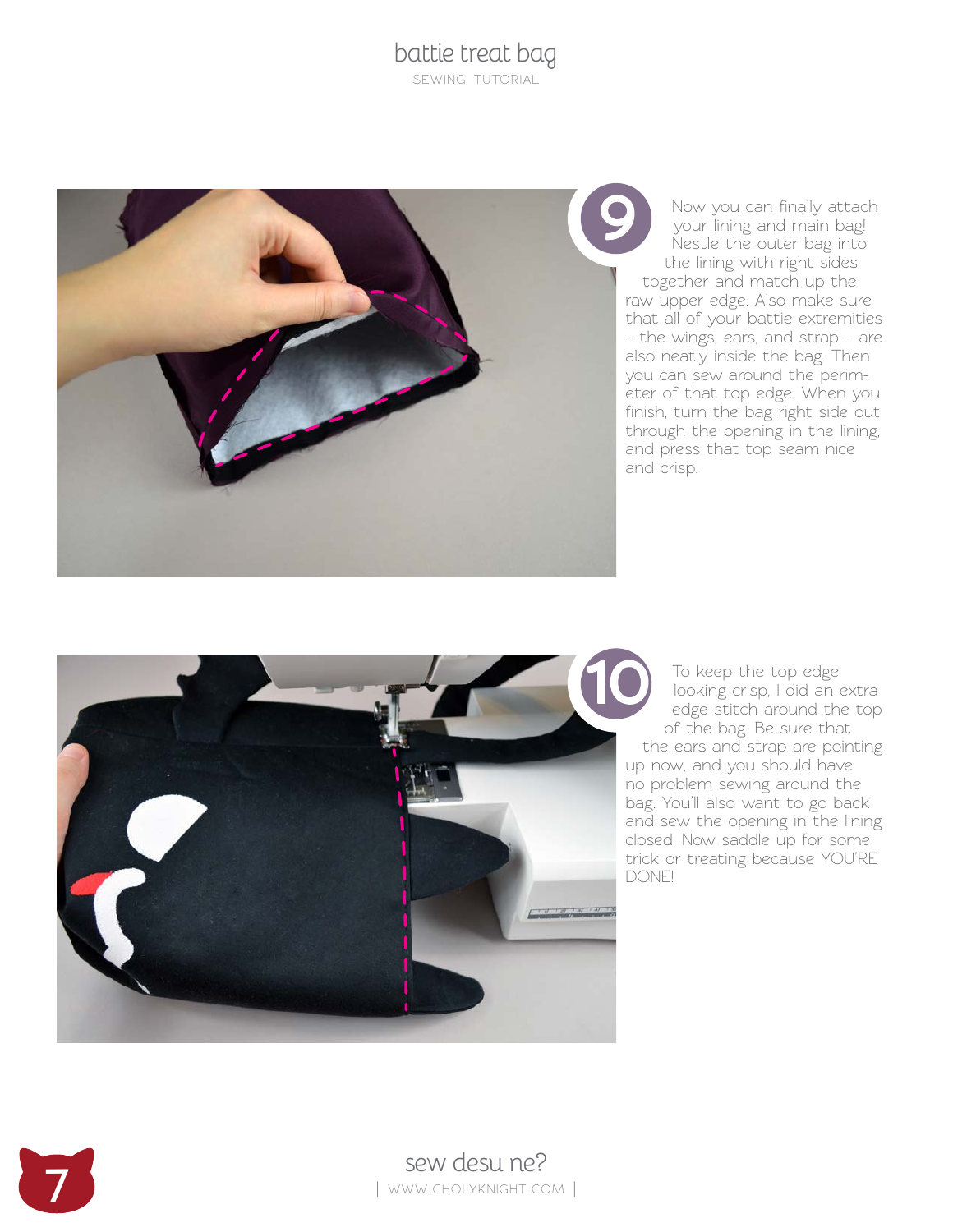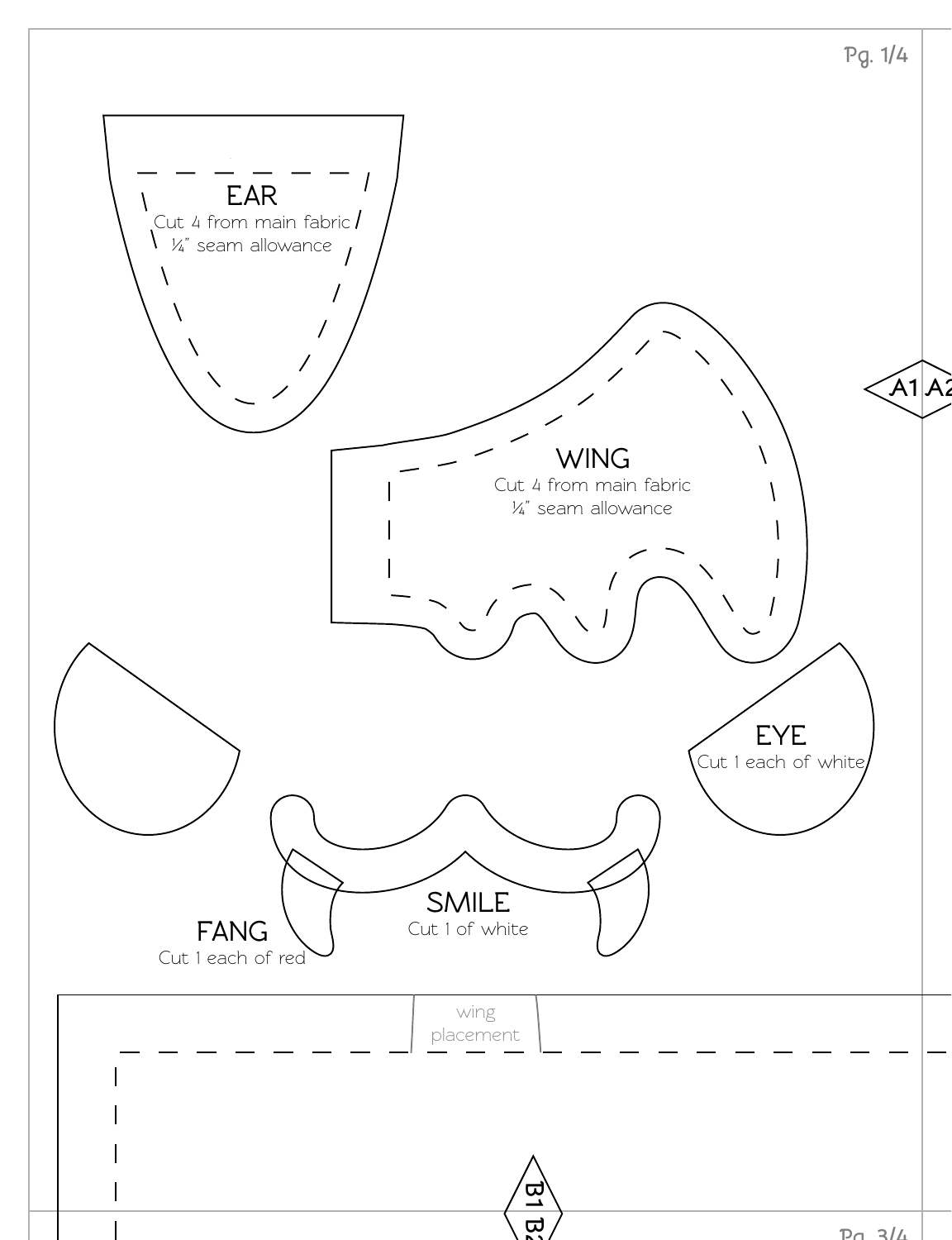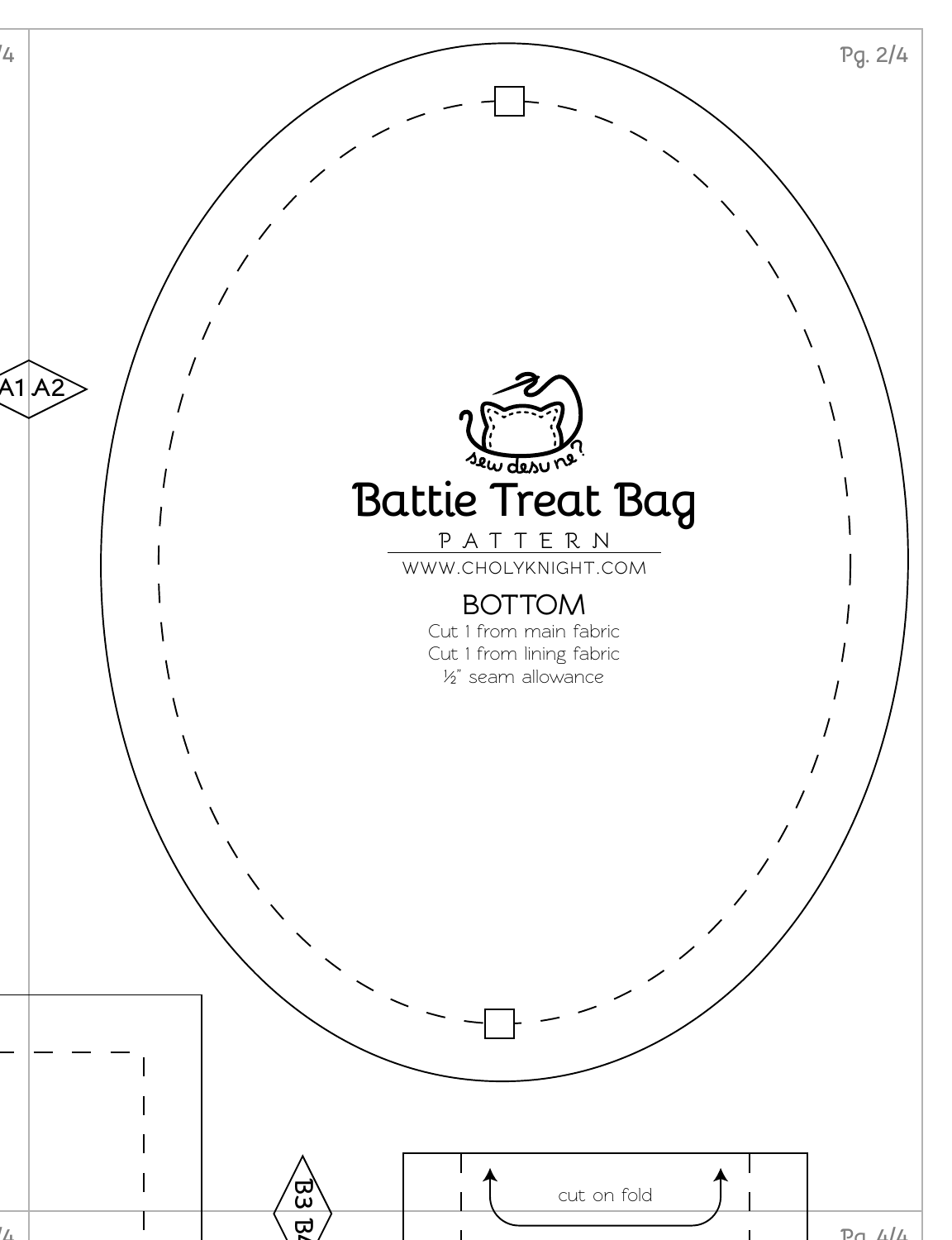